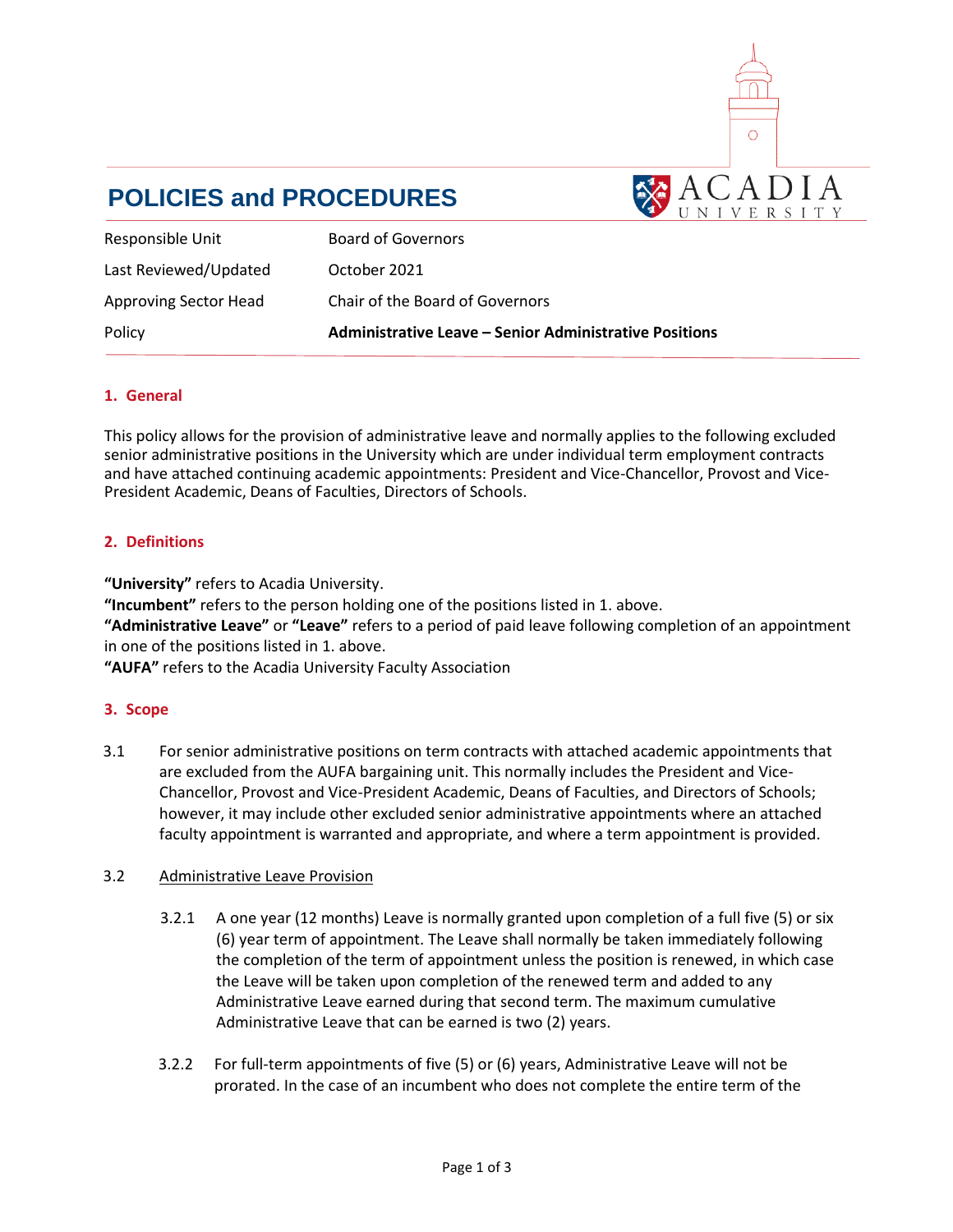administrative appointment, an Administrative Leave of six (6) months will be granted where the academic manager has completed at least three (3) consecutive years of the appointment. If less than three (3) years of the appointment have been completed, no Administrative Leave will be provided.

- 3.2.3 A six (6) month Administrative Leave at 100% administrative salary plus benefits is granted following completion of a three (3) year term of appointment. The leave shall normally be taken immediately following the completion of the term of appointment unless the position is renewed, in which case the leave will be taken upon completion of the renewed term and added to any Administrative Leave earned during that second term. The maximum cumulative Administrative Leave that can be earned is two (2) years.
- 3.2.4 For appointments of less than three (3) years, Administrative Leave is provided on a prorated basis equivalent to two (2) months of leave for every twelve (12) months of appointment. However, if successive and consecutive short-term appointments amount to at least three (3) years in total duration, the incumbent is granted an Administrative Leave in accordance with 3.2.1 or 3.2.3 above.

## 3.3 Administrative Leave Compensation

- 3.3.1 Salary: Compensation during Administrative Leave is paid at 100% of administrative salary plus benefits. Where the senior administrator is paid with an academic salary plus a stipend, the Administrative Leave compensation will include the stipend amount.
- 3.3.2 Research Grant: Where the incumbent has an approved annual research grant as part of their administrative contract, the research grant will be paid during the Administrative Leave and any unused funds from previous years may be carried forward and used during the period of the Administrative Leave.

#### **4. Administrative Leave Conditions**

#### 4.1 Employment Status

- 4.1.1 Individuals on Administrative Leave must remain as full-time employees of the University for the duration of the Leave period.
- 4.1.2 Individuals on Administrative Leave may not take on other full-time employment but may earn additional compensation from consulting or other *ad* hoc or temporary professional work.
- 4.1.3 If an individual on Administrative Leave takes on full-time employment with another employer without giving notice to the University, they will be deemed to have resigned from the University effective on the start date of their employment with the other employer.